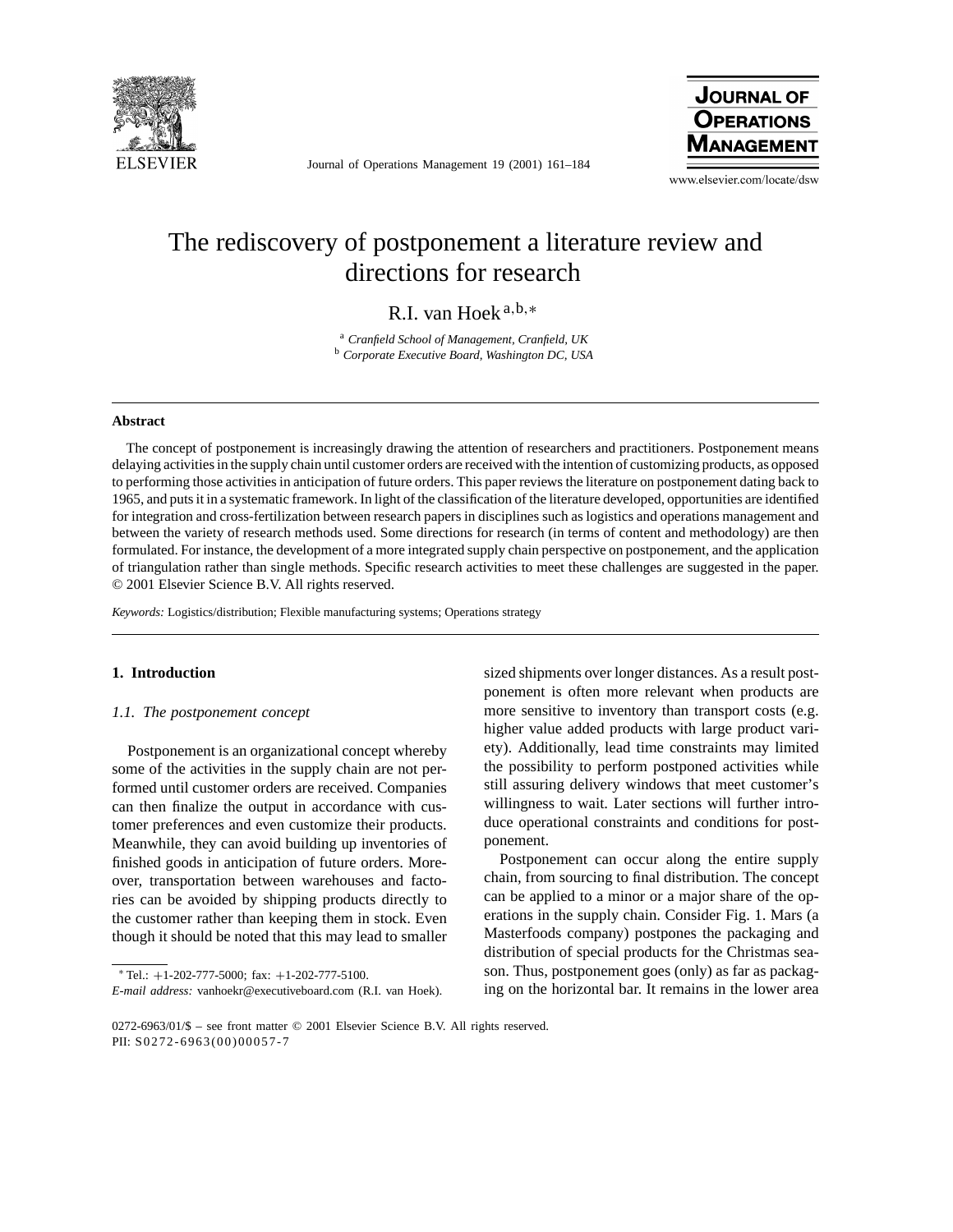

Fig. 1. The application of postponement.

of the vertical bar, as this application pertains to a minor share of the packaging and distribution operations. On the other hand, MCC (a DaimlerChrysler car company) and Dell postpone virtually every operation in their supply chains and apply this approach to every order. Hence, they are positioned in the top left quadrant of Fig. 1. Hewlett Packard, like Dell, is often cited as an example of a company that applies postponement in the final assembly, packaging, and shipment of many of its computer and printer products. The company has decided to standardize some of its modules and then combine those generic modules to customize its products. It is not suggested here that postponement in manufacturing is limited to the electronics and automotive industries. Consider the example of Wn representing the position of a wine company in Fig. 1. The company stores table wines in tanks close to the market until orders come in. At that point additives may be mixed in and the wines can be bottled, labeled, and shipped. In the same figure Ch is a chemical firm and Ph is a pharmaceutical company, both of which that postpone their compounding and packaging activities.

In applying postponement, firms can customize and localize products according to customer demand and local market circumstances from a vantagepoint close to the market (which is especially relevant when a company operates in varied international markets). This enhances the efficiency of various operations, as they avoid uncertainty about the specification of orders and order mixes. In other words, the company can cope with complexity without having to lower product variety; in fact, they may decide to expand it. Besides customizing (job shop) postponed operations, those activities that are not postponed (for example, up-stream activities) can be run (like a flow shop) in a mass production environment, thereby maintaining efficiency. Hewlett Packard has reported double-digit savings in supply chain costs by applying postponement in manufacturing and distribution. Similarly, Dell Computers-based a significant share of its competitive approach on its strategy of close-to-the-market customization and on the direct-delivery capabilities of postponement.

In summary, Table 1 compares traditional approaches with the postponement approach. Volkswagen and MCC might be used to illustrate the operations covered by the table. Volkswagen faces major uncertainty about order volume and mix; product variety only adds to the obsolescence risks. As a result, the strategy of limiting variety (through platform sharing for example) is actively pursued in the supply chain. Large volumes are considered favorable for efficiency.